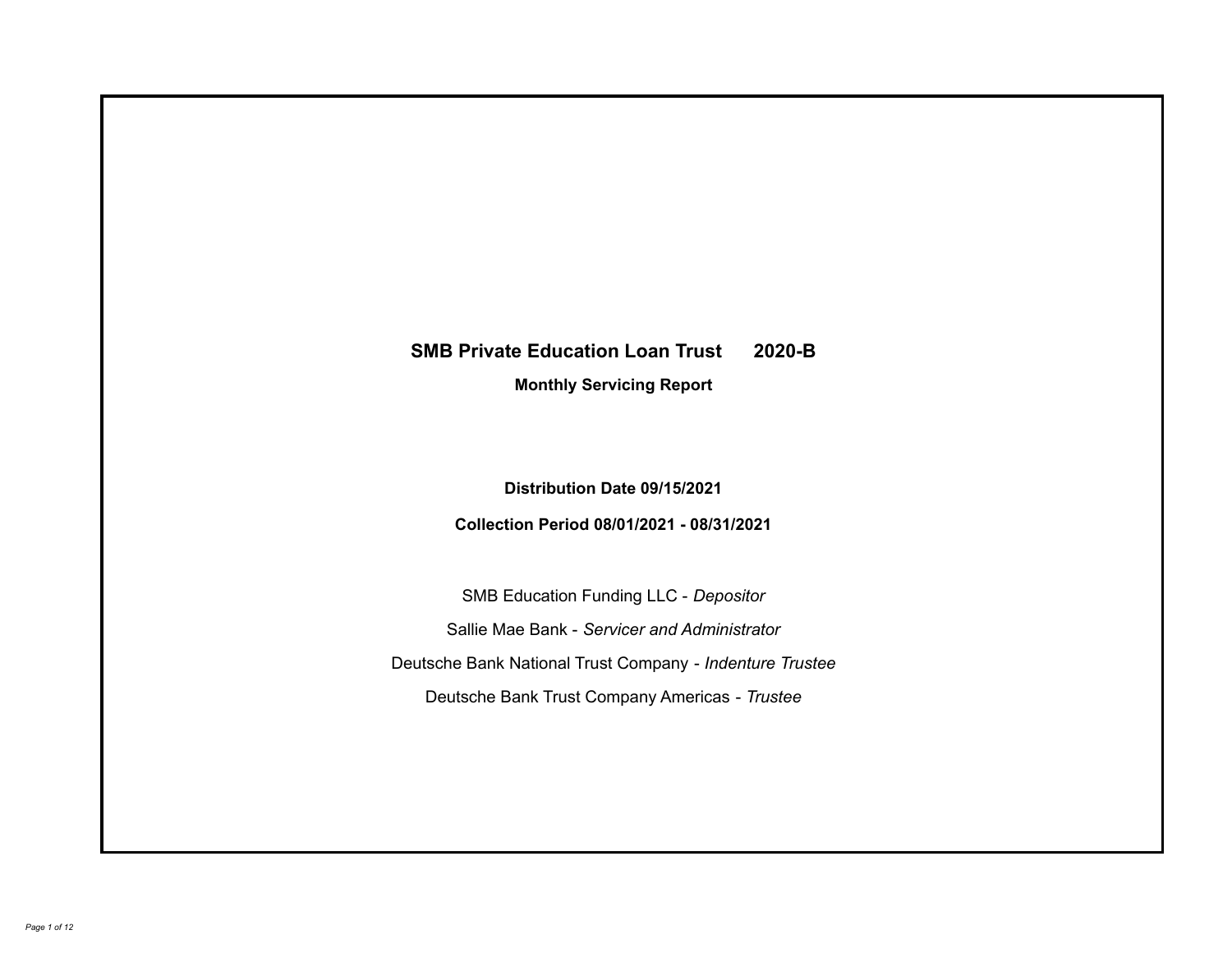A

| <b>Student Loan Portfolio Characteristics</b>                                                                             | <b>Settlement Date</b><br>08/12/2020 | 07/31/2021                                         | 08/31/2021                                         |
|---------------------------------------------------------------------------------------------------------------------------|--------------------------------------|----------------------------------------------------|----------------------------------------------------|
| <b>Principal Balance</b><br>Interest to be Capitalized Balance                                                            | \$734,844,784.09<br>52,295,956.84    | \$628,617,589.67<br>45,651,999.75                  | \$616,109,524.77<br>46, 112, 315.84                |
| Pool Balance                                                                                                              | \$787,140,740.93                     | \$674,269,589.42                                   | \$662,221,840.61                                   |
| Weighted Average Coupon (WAC)<br>Weighted Average Remaining Term<br>Number of Loans<br>Number of Borrowers<br>Pool Factor | 8.62%<br>138.65<br>63,922<br>60,883  | 8.60%<br>135.82<br>55,578<br>53,008<br>0.856606137 | 8.60%<br>135.63<br>54,788<br>52,268<br>0.841300426 |
| Since Issued Total Constant Prepayment Rate (1)                                                                           |                                      | 12.49%                                             | 12.80%                                             |

| <b>Debt Securities</b> | Cusip/Isin | 08/16/2021       | 09/15/2021       |
|------------------------|------------|------------------|------------------|
| A <sub>1</sub> A       | 78449XAA0  | \$446,979,580.87 | \$433,131,457.70 |
| A1B                    | 78449XAB8  | \$40,228,162.28  | \$38,981,831.20  |
|                        | 78449XAC6  | \$53,000,000.00  | \$53,000,000.00  |
|                        |            |                  |                  |

| C | <b>Certificates</b> | <b>Cusip/Isin</b> | 08/16/2021   | 09/15/2021   |
|---|---------------------|-------------------|--------------|--------------|
|   | Residual            | 78449X102         | \$100,000.00 | \$100,000.00 |

| <b>Account Balances</b> | 08/16/2021     | 09/15/2021     |
|-------------------------|----------------|----------------|
| Reserve Account Balance | \$2,002,442.00 | \$2,002,442.00 |

| <b>Asset / Liability</b>               | 08/16/2021       | 09/15/2021       |
|----------------------------------------|------------------|------------------|
| Overcollateralization Percentage       | 19.88%           | 20.70%           |
| Specified Overcollateralization Amount | \$168,567,397.36 | \$165,555,460.15 |
| Actual Overcollateralization Amount    | \$134,061,846.27 | \$137,108,551.71 |

(1) For additional information, see 'Since Issued CPR Methodology' found in section VIII of this report .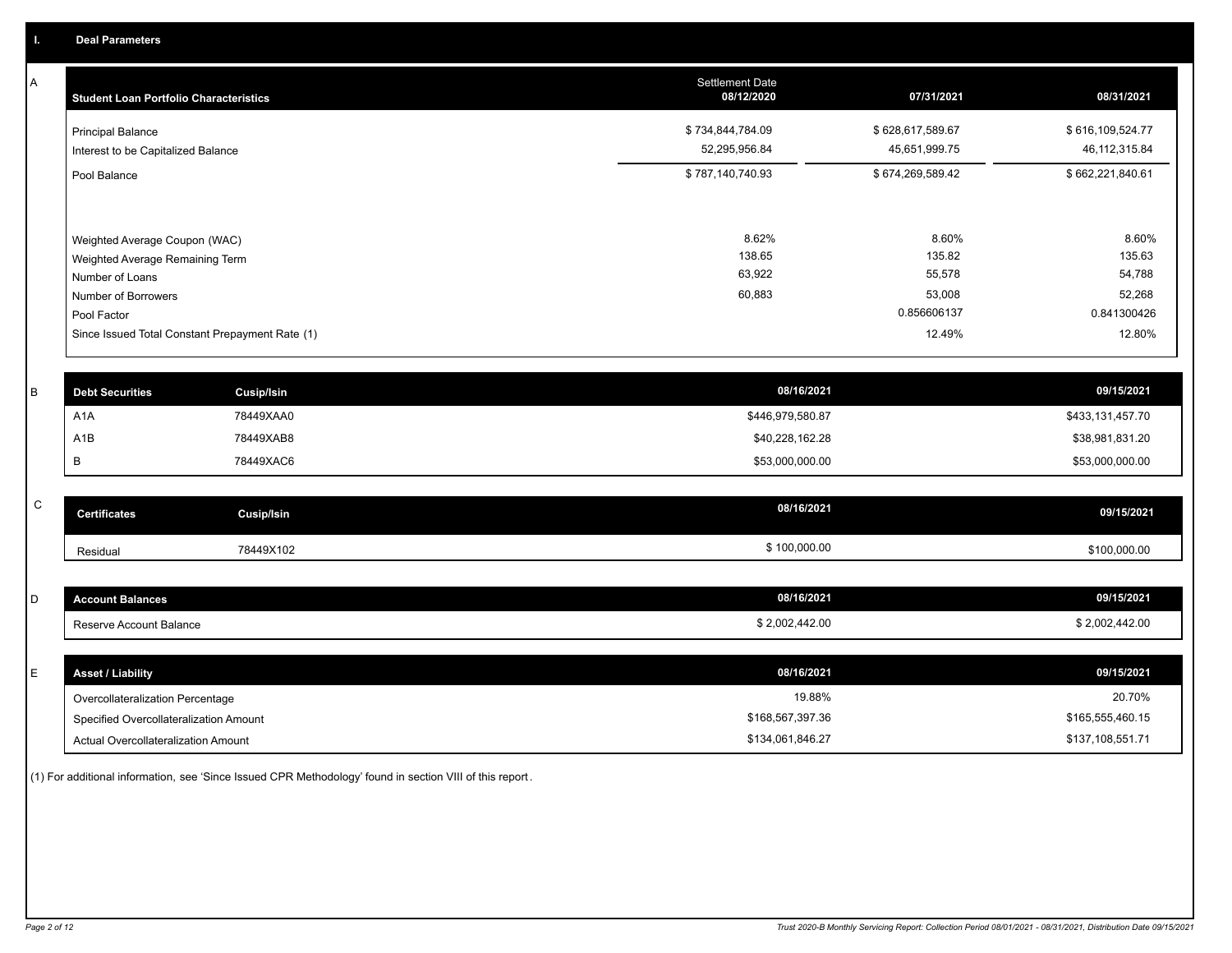# **II. 2020-B Trust Activity 08/01/2021 through 08/31/2021**

| <b>Student Loan Principal Receipts</b> |               |
|----------------------------------------|---------------|
| Borrower Principal                     | 12,658,241.99 |
| Seller Principal Reimbursement         | 0.00          |

| <b>Total Principal Receipts</b>  | \$12,813,985.60 |
|----------------------------------|-----------------|
| <b>Other Principal Deposits</b>  | 155.743.61      |
| Servicer Principal Reimbursement | 0.00            |
| super runoper runnouroundin      |                 |

## B **Student Loan Interest Receipts**

| <b>Total Interest Receipts</b>  | \$3,249,509.26 |
|---------------------------------|----------------|
| Other Interest Deposits         | 2.295.21       |
| Servicer Interest Reimbursement | 0.00           |
| Seller Interest Reimbursement   | 0.00           |
| Borrower Interest               | 3,247,214.05   |

| C       | <b>Recoveries on Realized Losses</b>                             | \$100,516.62    |
|---------|------------------------------------------------------------------|-----------------|
| D       | <b>Investment Income</b>                                         | \$334.52        |
| Е.      | <b>Funds Borrowed from Next Collection Period</b>                | \$0.00          |
| F.      | <b>Funds Repaid from Prior Collection Period</b>                 | \$0.00          |
| G       | Loan Sale or Purchase Proceeds                                   | \$0.00          |
| H       | Initial Deposits to Distribution Account                         | \$0.00          |
|         | <b>Excess Transferred from Other Accounts</b>                    | \$0.00          |
| J       | <b>Borrower Benefit Reimbursements</b>                           | \$0.00          |
| K       | <b>Other Deposits</b>                                            | \$0.00          |
| L.      | <b>Other Fees Collected</b>                                      | \$0.00          |
| м       | <b>AVAILABLE FUNDS</b>                                           | \$16,164,346.00 |
| N       | Non-Cash Principal Activity During Collection Period             | \$305,920.70    |
| $\circ$ | Aggregate Purchased Amounts by the Depositor, Servicer or Seller | \$158,038.82    |
| P       | Aggregate Loan Substitutions                                     | \$0.00          |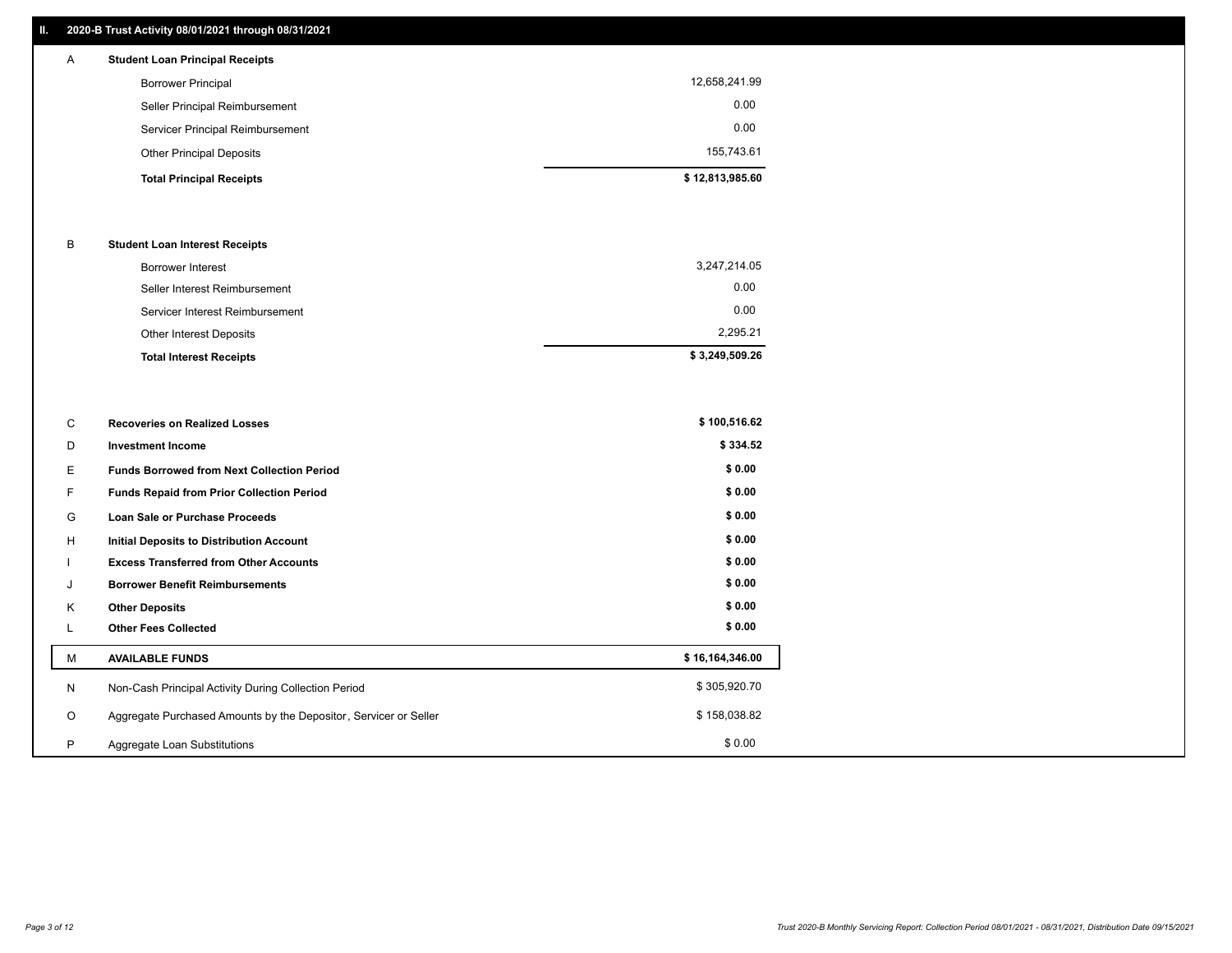|                   |                       |                   |         |                                                           | <b>Loans by Repayment Status</b> |                            |                          |         |                                                           |                |                            |
|-------------------|-----------------------|-------------------|---------|-----------------------------------------------------------|----------------------------------|----------------------------|--------------------------|---------|-----------------------------------------------------------|----------------|----------------------------|
|                   |                       |                   |         | 08/31/2021                                                |                                  |                            |                          |         | 07/31/2021                                                |                |                            |
|                   |                       | Wtd Avg<br>Coupon | # Loans | Principal and<br><b>Interest Accrued</b><br>to Capitalize | % of Principal                   | % of Loans in<br>Repay (1) | <b>Wtd Avg</b><br>Coupon | # Loans | Principal and<br><b>Interest Accrued</b><br>to Capitalize | % of Principal | % of Loans in<br>Repay (1) |
| INTERIM:          | IN SCHOOL             | 9.80%             | 5,290   | \$72,753,667.01                                           | 10.986%                          | $-$ %                      | 9.81%                    | 5,512   | \$75,376,025.63                                           | 11.179%        | $-$ %                      |
|                   | GRACE                 | 9.84%             | 2,973   | \$42,112,012.29                                           | 6.359%                           | $-$ %                      | 9.82%                    | 2,857   | \$40,385,415.44                                           | 5.990%         | $-$ %                      |
|                   | <b>DEFERMENT</b>      | 9.14%             | 2,968   | \$39,729,533.76                                           | 5.999%                           | $-$ %                      | 9.13%                    | 2,936   | \$39,260,873.74                                           | 5.823%         | $-$ %                      |
| <b>REPAYMENT:</b> | <b>CURRENT</b>        | 8.23%             | 41,516  | \$478,451,403.34                                          | 72.249%                          | 94.253%                    | 8.25%                    | 42,124  | \$487,997,038.19                                          | 72.374%        | 93.982%                    |
|                   | 31-60 DAYS DELINQUENT | 9.30%             | 551     | \$7,478,874.71                                            | 1.129%                           | 1.473%                     | 8.99%                    | 509     | \$7,063,080.80                                            | 1.048%         | 1.360%                     |
|                   | 61-90 DAYS DELINQUENT | 9.30%             | 240     | \$3,768,092.32                                            | 0.569%                           | 0.742%                     | 9.34%                    | 242     | \$3,588,220.63                                            | 0.532%         | 0.691%                     |
|                   | > 90 DAYS DELINQUENT  | 8.80%             | 160     | \$2,373,244.18                                            | 0.358%                           | 0.468%                     | 8.56%                    | 161     | \$2,478,865.80                                            | 0.368%         | 0.477%                     |
|                   | <b>FORBEARANCE</b>    | 8.97%             | 1,090   | \$15,555,013.00                                           | 2.349%                           | 3.064%                     | 9.05%                    | 1,237   | \$18,120,069.19                                           | 2.687%         | 3.490%                     |
| <b>TOTAL</b>      |                       |                   | 54,788  | \$662,221,840.61                                          | 100.00%                          | 100.00%                    |                          | 55,578  | \$674,269,589.42                                          | 100.00%        | 100.00%                    |

Percentages may not total 100% due to rounding \*

1 Loans classified in "Repayment" include any loan for which interim interest only, \$25 fixed payments or full principal and interest payments are due.

|                 |                                                                                                                                                                                |                          |         |                                                                  | <b>Loans by Borrower Status</b> |                                |                          |         |                                                                  |                |                                |
|-----------------|--------------------------------------------------------------------------------------------------------------------------------------------------------------------------------|--------------------------|---------|------------------------------------------------------------------|---------------------------------|--------------------------------|--------------------------|---------|------------------------------------------------------------------|----------------|--------------------------------|
|                 |                                                                                                                                                                                |                          |         | 08/31/2021                                                       |                                 |                                |                          |         | 07/31/2021                                                       |                |                                |
|                 |                                                                                                                                                                                | <b>Wtd Avg</b><br>Coupon | # Loans | <b>Principal and</b><br><b>Interest Accrued</b><br>to Capitalize | % of Principal                  | % of Loans in<br>P&I Repay (2) | <b>Wtd Avg</b><br>Coupon | # Loans | <b>Principal and</b><br><b>Interest Accrued</b><br>to Capitalize | % of Principal | % of Loans in<br>P&I Repay (2) |
| <b>INTERIM:</b> | IN SCHOOL                                                                                                                                                                      | 9.31%                    | 10,378  | \$142,363,116.08                                                 | 21.498%                         | $-$ %                          | 9.32%                    | 10,784  | \$147,495,756.24                                                 | 21.875%        | $-$ %                          |
|                 | <b>GRACE</b>                                                                                                                                                                   | 9.25%                    | 5,886   | \$85,196,811.44                                                  | 12.865%                         | $-$ %                          | 9.23%                    | 5,734   | \$83,123,346.89                                                  | 12.328%        | $-$ %                          |
|                 | <b>DEFERMENT</b>                                                                                                                                                               | 8.72%                    | 5,297   | \$69,186,161.57                                                  | 10.448%                         | $-$ %                          | 8.70%                    | 5,303   | \$69,065,206.38                                                  | 10.243%        | $-$ %                          |
| P&I REPAYMENT:  | <b>CURRENT</b>                                                                                                                                                                 | 8.07%                    | 31,252  | \$337,081,592.12                                                 | 50.902%                         | 92.231%                        | 8.09%                    | 31,705  | \$344,543,554.61                                                 | 51.099%        | 91.980%                        |
|                 | 31-60 DAYS DELINQUENT                                                                                                                                                          | 9.30%                    | 514     | \$6,940,337.93                                                   | 1.048%                          | 1.899%                         | 8.97%                    | 465     | \$6,533,086.54                                                   | 0.969%         | 1.744%                         |
|                 | 61-90 DAYS DELINQUENT                                                                                                                                                          | 9.32%                    | 229     | \$3,646,141.61                                                   | 0.551%                          | 0.998%                         | 9.33%                    | 232     | \$3,456,903.31                                                   | 0.513%         | 0.923%                         |
|                 | > 90 DAYS DELINQUENT                                                                                                                                                           | 8.82%                    | 156     | \$2,340,227.17                                                   | 0.353%                          | 0.640%                         | 8.41%                    | 149     | \$2,311,499.49                                                   | 0.343%         | 0.617%                         |
|                 | <b>FORBEARANCE</b>                                                                                                                                                             | 8.86%                    | 1,076   | \$15,467,452.69                                                  | 2.336%                          | 4.232%                         | 9.06%                    | 1,206   | \$17,740,235.96                                                  | 2.631%         | 4.736%                         |
| <b>TOTAL</b>    | Percentages may not total 100% due to rounding<br>2 Loans classified in "P&I Repayment" includes only those loans for which scheduled principal and interest payments are due. |                          | 54,788  | \$662,221,840.61                                                 | 100.00%                         | 100.00%                        |                          | 55,578  | \$674,269,589.42                                                 | 100.00%        | 100.00%                        |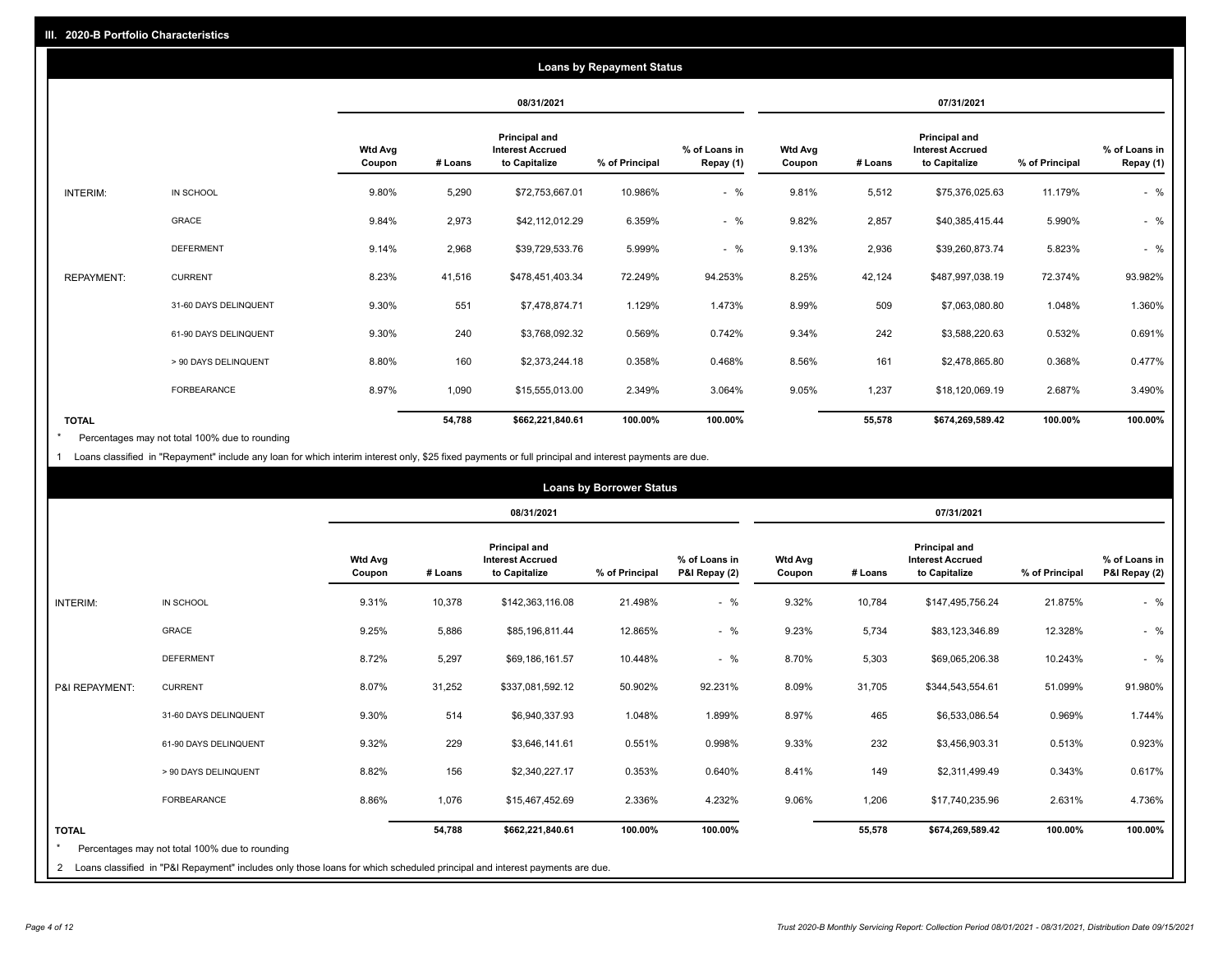|                                                                                        | 8/31/2021        | 7/31/2021        |
|----------------------------------------------------------------------------------------|------------------|------------------|
| Pool Balance                                                                           | \$662,221,840.61 | \$674,269,589.42 |
| Total # Loans                                                                          | 54,788           | 55,578           |
| Total # Borrowers                                                                      | 52,268           | 53,008           |
| Weighted Average Coupon                                                                | 8.60%            | 8.60%            |
| Weighted Average Remaining Term                                                        | 135.63           | 135.82           |
| Percent of Pool - Cosigned                                                             | 92.2%            | 92.2%            |
| Percent of Pool - Non Cosigned                                                         | 7.8%             | 7.8%             |
| Borrower Interest Accrued for Period                                                   | \$4,485,580.39   | \$4,572,905.09   |
| Outstanding Borrower Interest Accrued                                                  | \$50,383,670.29  | \$50,027,695.28  |
| Gross Principal Realized Loss - Periodic *                                             | \$519,447.65     | \$722,236.10     |
| Gross Principal Realized Loss - Cumulative *                                           | \$6,690,293.93   | \$6,170,846.28   |
| Recoveries on Realized Losses - Periodic                                               | \$100,516.62     | \$66,515.29      |
| Recoveries on Realized Losses - Cumulative                                             | \$638,042.19     | \$537,525.57     |
| Net Losses - Periodic                                                                  | \$418,931.03     | \$655,720.81     |
| Net Losses - Cumulative                                                                | \$6,052,251.74   | \$5,633,320.71   |
| Non-Cash Principal Activity - Capitalized Interest                                     | \$827,143.85     | \$2,693,861.93   |
| Since Issued Total Constant Prepayment Rate (CPR) (1)                                  | 12.80%           | 12.49%           |
| <b>Loan Substitutions</b>                                                              | \$0.00           | \$0.00           |
| <b>Cumulative Loan Substitutions</b>                                                   | \$0.00           | \$0.00           |
| <b>Unpaid Servicing Fees</b>                                                           | \$0.00           | \$0.00           |
| <b>Unpaid Administration Fees</b>                                                      | \$0.00           | \$0.00           |
| <b>Unpaid Carryover Servicing Fees</b>                                                 | \$435,892.90     | \$435,892.90     |
| Note Interest Shortfall                                                                | \$0.00           | \$0.00           |
| Loans in Modification                                                                  | \$26,181,378.12  | \$25,545,866.31  |
| % of Loans in Modification as a % of Loans in Repayment (P&I)                          | 7.48%            | 7.16%            |
| % Annualized Gross Principal Realized Loss - Periodic as a %                           |                  |                  |
| of Loans in Repayment (P&I) * 12                                                       | 1.78%            | 2.43%            |
| % Gross Principal Realized Loss - Cumulative as a % of<br><b>Original Pool Balance</b> | 0.85%            | 0.78%            |

\* In accordance with the Servicer's current policies and procedures, after September 1, 2017 loans subject to bankruptcy claims generally will not be reported as a charged- off unless and until they are delinquent for 120

(1) For additional information, see 'Since Issued CPR Methodology' found in section VIII of this report .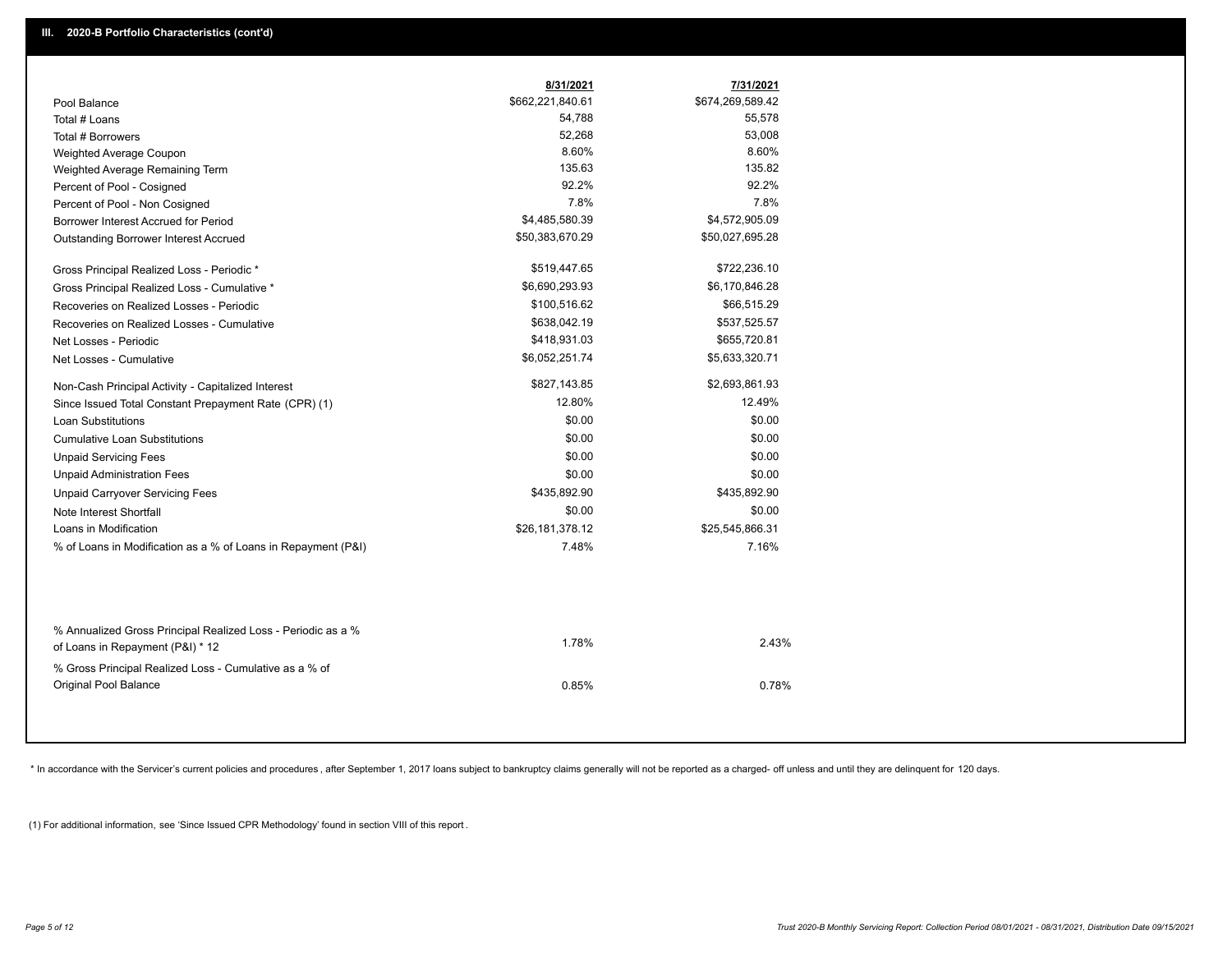# **Loan Program**

A

|                                    | Weighted<br>Average | # LOANS | <b>\$ AMOUNT</b> | $%$ *     |
|------------------------------------|---------------------|---------|------------------|-----------|
| - Smart Option Interest-Only Loans | 7.36%               | 13,271  | \$119,670,534.15 | 18.071%   |
| - Smart Option Fixed Pay Loans     | 8.60%               | 13,552  | \$204,542,785.27 | 30.887%   |
| - Smart Option Deferred Loans      | 9.04%               | 27.965  | \$338,008,521.19 | 51.042%   |
| - Other Loan Programs              | $0.00\%$            | 0       | \$0.00           | $0.000\%$ |
| <b>Total</b>                       | 8.60%               | 54,788  | \$662,221,840.61 | 100.000%  |

\* Percentages may not total 100% due to rounding

B

C

**Index Type**

|                       | Weighted<br>Average | # LOANS | <b>\$ AMOUNT</b> | $%$ *     |
|-----------------------|---------------------|---------|------------------|-----------|
| - Fixed Rate Loans    | 9.53%               | 25,538  | \$322,004,470.94 | 48.625%   |
| - LIBOR Indexed Loans | 7.72%               | 29,250  | \$340,217,369.67 | 51.375%   |
| - Other Index Rates   | $0.00\%$            | 0       | \$0.00           | $0.000\%$ |
| <b>Total</b>          | 8.60%               | 54,788  | \$662,221,840.61 | 100.000%  |

\* Percentages may not total 100% due to rounding

# **Weighted Average Recent FICO**

| 2,775<br>2,994<br>5,884<br>12,296 | \$33,400,198.31<br>\$35,523,413.02<br>\$72,980,476.97<br>\$153,063,113.51 | 5.044%<br>5.364%<br>11.021% |
|-----------------------------------|---------------------------------------------------------------------------|-----------------------------|
|                                   |                                                                           |                             |
|                                   |                                                                           |                             |
|                                   |                                                                           |                             |
|                                   |                                                                           | 23.114%                     |
| 30,837                            | \$367,231,868.85                                                          | 55.455%                     |
| 2                                 | \$22,769.95                                                               | 0.003%                      |
| 54,788                            | \$662,221,840.61                                                          | 100.000%                    |
|                                   |                                                                           |                             |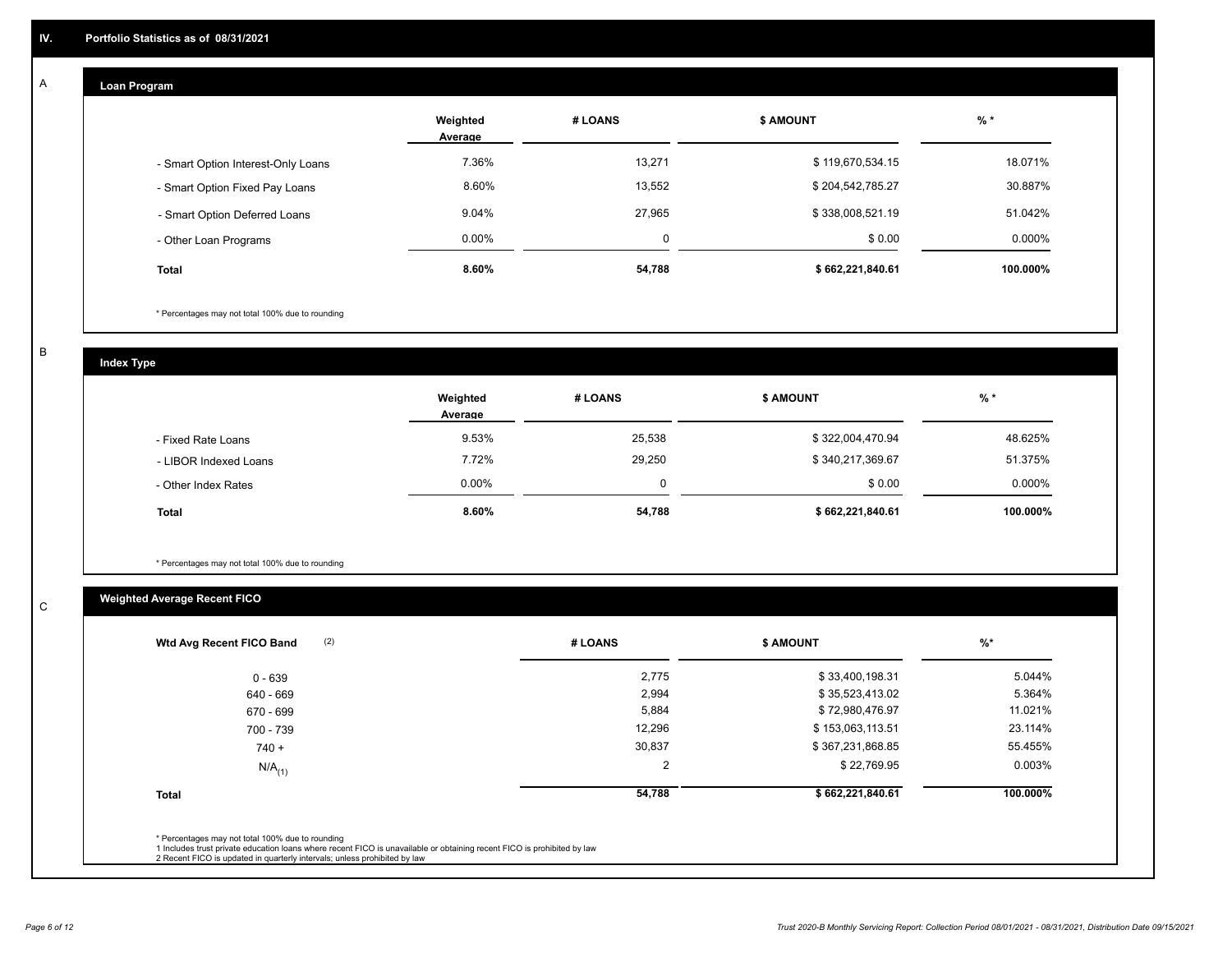| V. |       | 2020-B Reserve Account and Principal Distribution Calculations                       |                  |  |
|----|-------|--------------------------------------------------------------------------------------|------------------|--|
| А. |       | <b>Reserve Account</b>                                                               |                  |  |
|    |       | Specified Reserve Account Balance                                                    | \$2,002,442.00   |  |
|    |       | <b>Actual Reserve Account Balance</b>                                                | \$2,002,442.00   |  |
| В. |       | <b>Principal Distribution Amount</b>                                                 |                  |  |
|    | i.    | Class A Notes Outstanding                                                            | \$487,207,743.15 |  |
|    | ii.   | Pool Balance                                                                         | \$662,221,840.61 |  |
|    | iii.  | First Priority Principal Distribution Amount (i - ii)                                | \$0.00           |  |
|    | iv.   | Class A and B Notes Outstanding                                                      | \$540,207,743.15 |  |
|    | ۷.    | First Priority Principal Distribution Amount                                         | \$0.00           |  |
|    | vi.   | Pool Balance                                                                         | \$662,221,840.61 |  |
|    | vii.  | Specified Overcollateralization Amount                                               | \$165,555,460.15 |  |
|    | viii. | Regular Principal Distribution Amount (if (iv > 0, (iv - v) - (vi - vii))            | \$43,541,362.69  |  |
|    | ix.   | Pool Balance                                                                         | \$662,221,840.61 |  |
|    | х.    | 10% of Initial Pool Balance                                                          | \$78,714,074.09  |  |
|    | xi.   | First Priority Principal Distribution Amount                                         | \$0.00           |  |
|    | xii.  | Regular Principal Distribution Amount                                                | \$43,541,362.69  |  |
|    | xiii. | Available Funds (after payment of waterfall items A through I)                       | \$0.00           |  |
|    |       | xiv. Additional Principal Distribution Amount (if(vi <= x,min(xiii, vi - xi - xii))) | \$0.00           |  |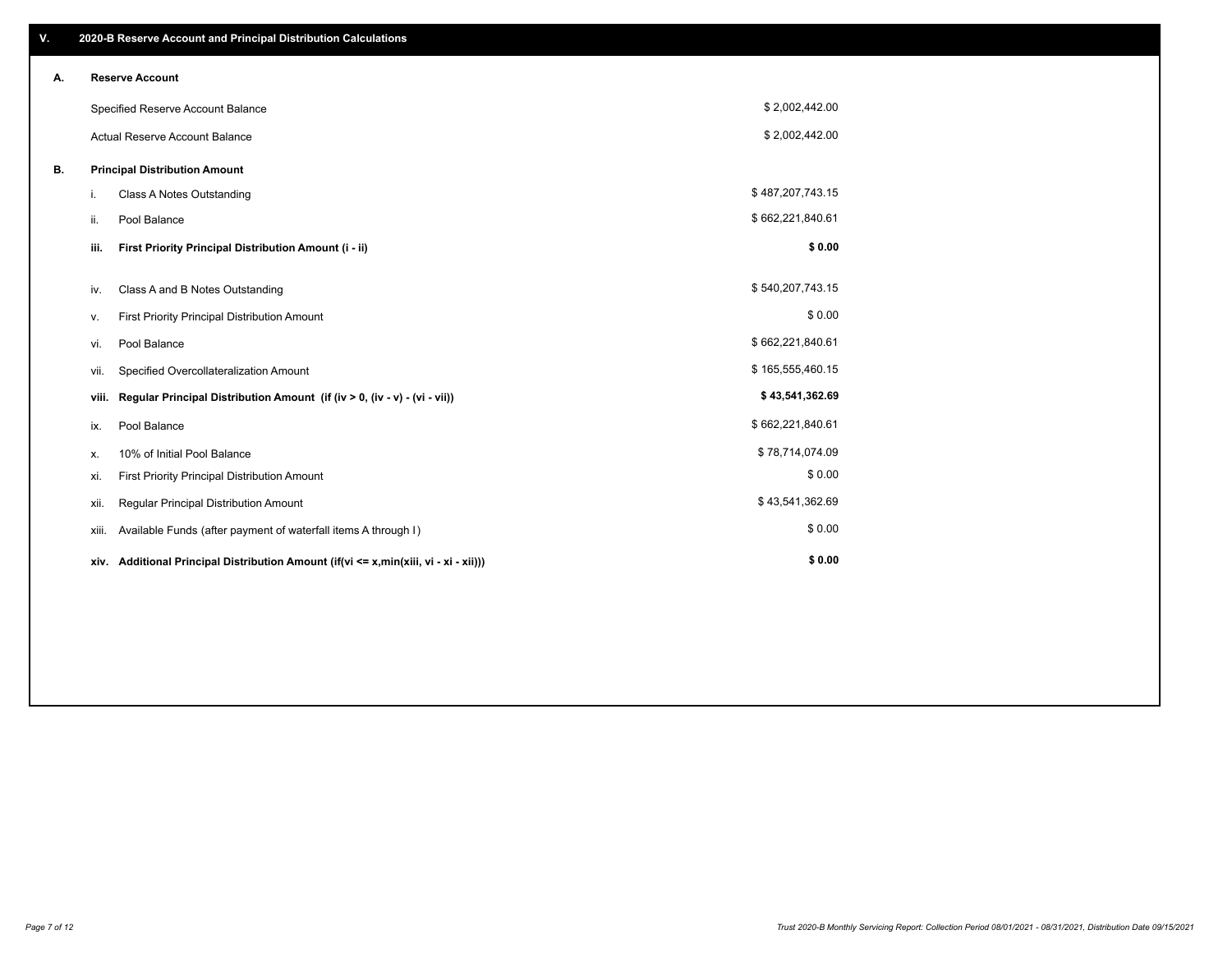|    |                                                         | Paid            | <b>Funds Balance</b> |
|----|---------------------------------------------------------|-----------------|----------------------|
|    | <b>Total Available Funds</b>                            |                 | \$16,164,346.00      |
| A  | <b>Trustee Fees</b>                                     | \$0.00          | \$16,164,346.00      |
| B  | <b>Servicing Fees</b>                                   | \$419,078.39    | \$15,745,267.61      |
| C  | i. Administration Fees                                  | \$8,333.00      | \$15,736,934.61      |
|    | ii. Unreimbursed Administrator Advances plus any Unpaid | \$0.00          | \$15,736,934.61      |
| D  | Class A Noteholders Interest Distribution Amount        | \$520,580.36    | \$15,216,354.25      |
| Е  | First Priority Principal Payment                        | \$0.00          | \$15,216,354.25      |
| F. | Class B Noteholders Interest Distribution Amount        | \$121,900.00    | \$15,094,454.25      |
| G  | <b>Reinstatement Reserve Account</b>                    | \$0.00          | \$15,094,454.25      |
| H  | Regular Principal Distribution                          | \$15,094,454.25 | \$0.00               |
|    | <b>Carryover Servicing Fees</b>                         | \$0.00          | \$0.00               |
| J  | Additional Principal Distribution Amount                | \$0.00          | \$0.00               |
| Κ  | Unpaid Expenses of Trustee                              | \$0.00          | \$0.00               |
| L  | Unpaid Expenses of Administrator                        | \$0.00          | \$0.00               |
| М  | Remaining Funds to the Residual Certificateholders      | \$0.00          | \$0.00               |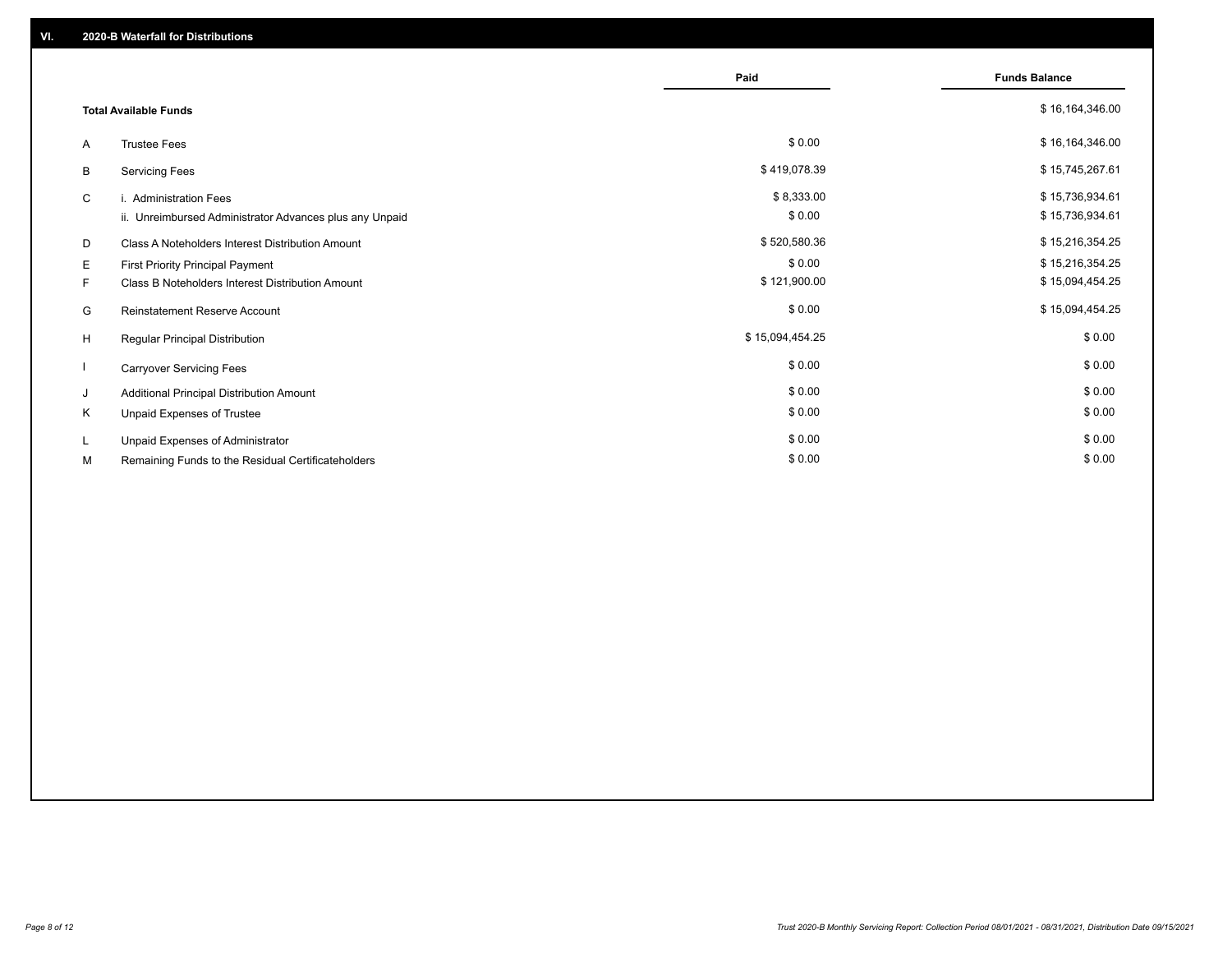| <b>Distribution Amounts</b>                                |                         |                         |                         |
|------------------------------------------------------------|-------------------------|-------------------------|-------------------------|
|                                                            | A <sub>1</sub> A        | A <sub>1</sub> B        | в                       |
| Cusip/Isin                                                 | 78449XAA0               | 78449XAB8               | 78449XAC6               |
| <b>Beginning Balance</b>                                   | \$446,979,580.87        | \$40,228,162.28         | \$53,000,000.00         |
| Index                                                      | <b>FIXED</b>            | <b>LIBOR</b>            | <b>FIXED</b>            |
| Spread/Fixed Rate                                          | 1.29%                   | 1.10%                   | 2.76%                   |
| Record Date (Days Prior to Distribution)                   | 1 NEW YORK BUSINESS DAY | 1 NEW YORK BUSINESS DAY | 1 NEW YORK BUSINESS DAY |
| <b>Accrual Period Begin</b>                                | 8/15/2021               | 8/16/2021               | 8/15/2021               |
| <b>Accrual Period End</b>                                  | 9/15/2021               | 9/15/2021               | 9/15/2021               |
| <b>Daycount Fraction</b>                                   | 0.08333333              | 0.08333333              | 0.08333333              |
| Interest Rate*                                             | 1.29000%                | 1.19550%                | 2.76000%                |
| <b>Accrued Interest Factor</b>                             | 0.001075000             | 0.000996250             | 0.002300000             |
| <b>Current Interest Due</b>                                | \$480,503.05            | \$40,077.31             | \$121,900.00            |
| Interest Shortfall from Prior Period Plus Accrued Interest | $\mathsf{\$}$ -         | $\mathsf{\$}$ -         | $\mathsf{\$}$ -         |
| <b>Total Interest Due</b>                                  | \$480,503.05            | \$40,077.31             | \$121,900.00            |
| <b>Interest Paid</b>                                       | \$480,503.05            | \$40,077.31             | \$121,900.00            |
| <b>Interest Shortfall</b>                                  | $$ -$                   | $$ -$                   | $$ -$                   |
| <b>Principal Paid</b>                                      | \$13,848,123.17         | \$1,246,331.08          | $$ -$                   |
| <b>Ending Principal Balance</b>                            | \$433,131,457.70        | \$38,981,831.20         | \$53,000,000.00         |
| Paydown Factor                                             | 0.023080205             | 0.023080205             | 0.000000000             |
| <b>Ending Balance Factor</b>                               | 0.721885763             | 0.721885763             | 1.000000000             |

\* Pay rates for Current Distribution. For the interest rates applicable to the next distribution date, please see https://www.salliemae.com/about/investors/data/SMBabrate.txt.

**VII. 2020-B Distributions**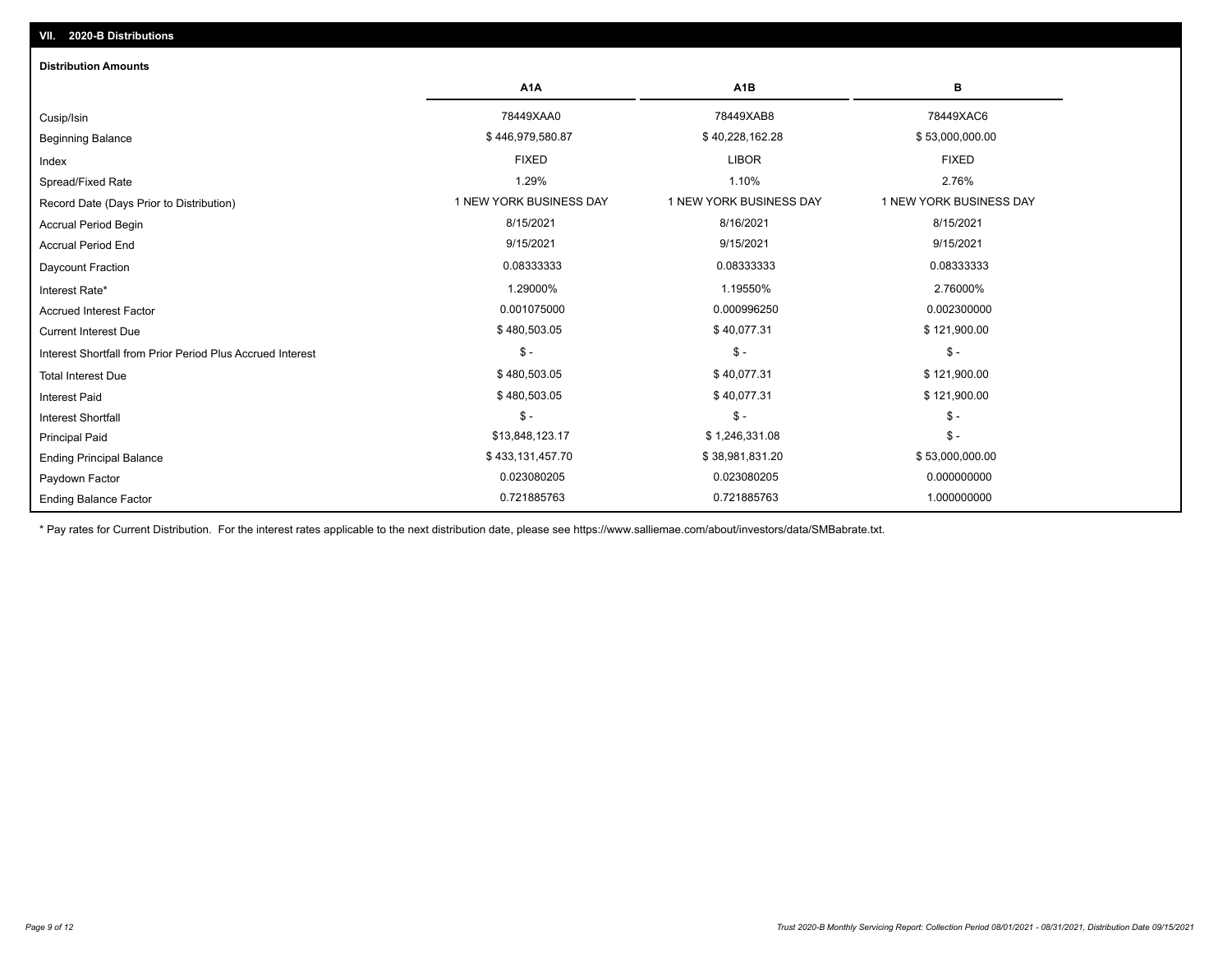## **Since Issued Total CPR**

$$
\text{total CPR} = 1 - \left(\frac{APB}{PPB}\right)^{\left(\frac{12}{MSC}\right)}
$$

APB = Actual period-end Pool Balance PPB = Projected period-end Pool Balance assuming no prepayments and no defaults Pool Balance = Sum(Principal Balance + Interest Accrued to Capitalize Balance) MSC = Months Since Cut-Off

 $\overline{\phantom{a}}$ J λ

#### **Since-Issued Total Constant Prepayment Rate (CPR)**

Since-Issued Total CPR measures prepayments, both voluntary and involuntary, for a trust student loan pool over the life of a transaction. For each trust distribution, the actual month-end pool balance is compared against a month-end pool balance originally projected at issuance assuming no prepayments and defaults. For purposes of Since- Issued Total CPR calculations, projected period end pool balance assumes in-school status loans have up to a six month grace period before moving to repayment, grace status loans remain in grace status until their status end date and then to move to full principal and interest repayment, loans subject to interim interest or fixed payments during their in-school and grace period continue paying interim interest or fixed payments until full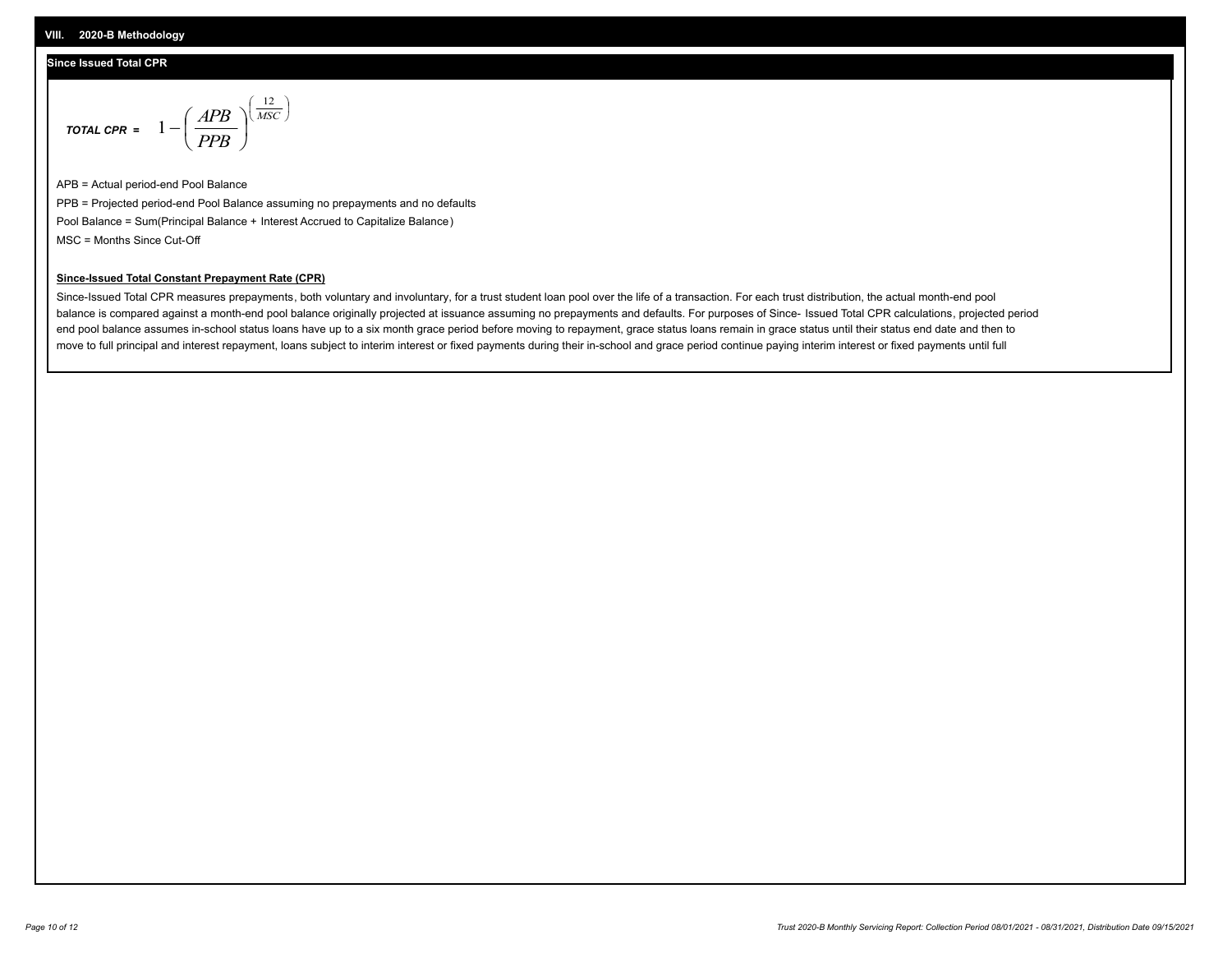## **EU RISK RETENTION**

As of the date of this report, Sallie Mae Bank confirms that (i) it retains, through its ownership of the Depositor (its wholly-owned subsidiary), a material net economic interest of not less than 5% of the aggregate principal balance of the Trust Student Loans in accordance with the EU Retention Rules ; (ii) the retained interest is held via ownership of the R Certificate; and (iii) the retained interest is not subject to any credit risk mitigation, any short position or any other credit risk hedge and has not been sold except as permitted by the EU Retention Rules.